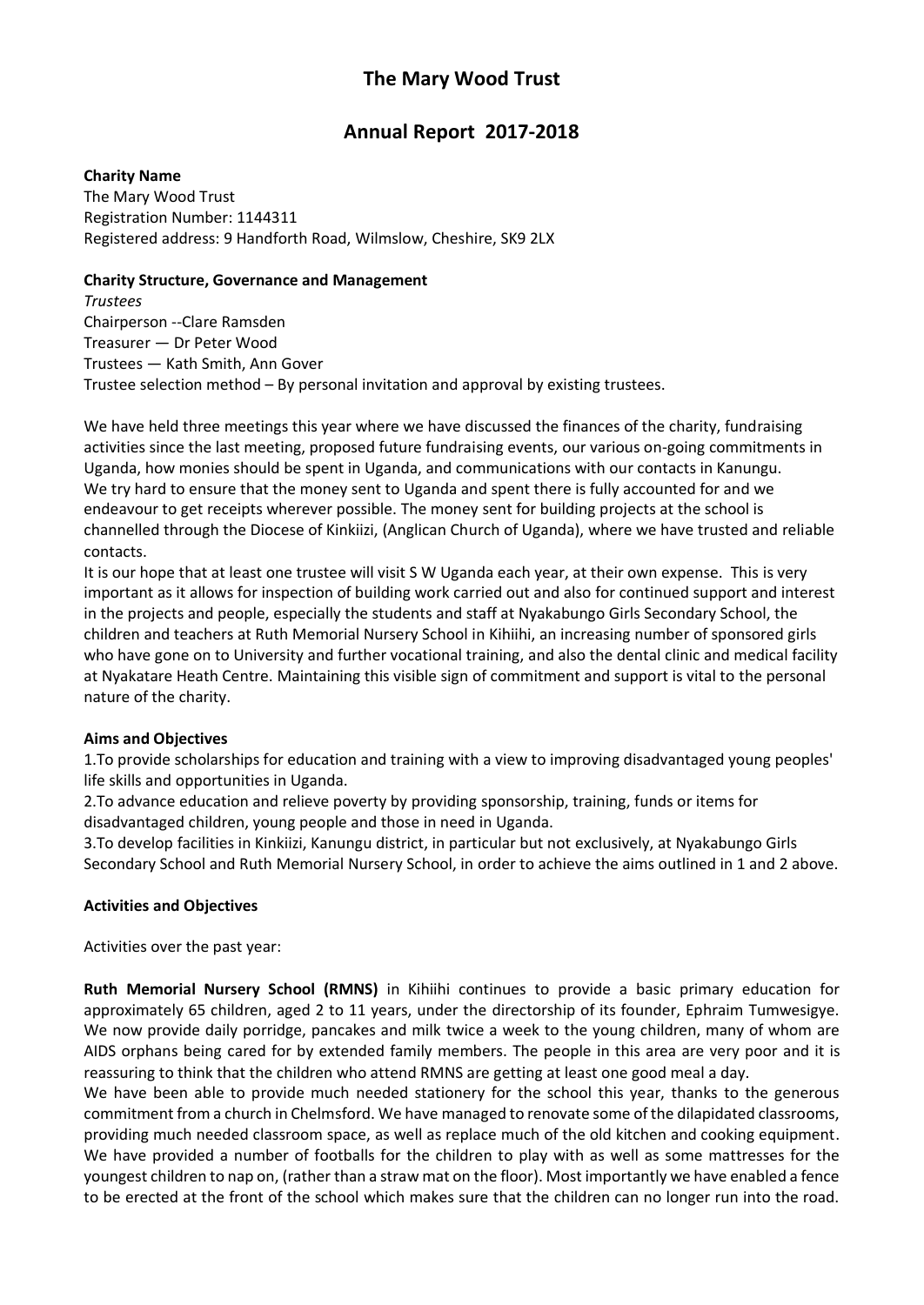We have also given some outdoor play equipment - a slide and two see-saws - which have proved to be very popular.

All in all, the children now have a much-improved environment in which to learn and play.

# **Nyakabungo Girls Secondary School (NGSS)**

This Church of Uganda school, which was founded in 1987, is the only girls boarding school under the umbrella of the Diocese of Kinkiizi. Its rural situation, on sometimes impassable roads, makes it difficult to access.

Over the years the MWT has worked hard to help support the school, both with student sponsorship and upgrading buildings.

A new head teacher has been appointed, Mrs Molly Musingusi. She has a degree in education and an MA in language and translation. It is hoped that she will be able to inspire both the teachers and the students, and that she can help build a better relationship between the school and the local community.

Malaria is still a problem in this rural environment and so we continue to provide mosquito nets to all new entrants to the school.

The number of sponsored boarding students that we support has now increased to 30 and we are also sponsoring 10 day girls from the local community. All the girls we support are chosen because of their need and their poor family backgrounds.

The Sick Bay continues to provide a safe and clean environment for girls who are not well. The full-time nurse is able to treat minor ailments, to refer to a doctor if necessary and she is also responsible for women's health education and guidance.

The Female Staff House - Mary Hall - built by the MWT in 2015, is working well. It gives good, clean and spacious accommodation for the female staff.

The Dining Shelter, a joint venture between the MWT and the PTA, is almost complete. Despite the floor not being finished, the shelter still offers a dry place for the girls to eat their meals when it is raining, instead of the unhealthy habit of taking food back to their dormitories.

The mains power supply is unpredictable and the generator often too expensive to use. To overcome this problem, we gave all the teachers individual solar lights so that they could prepare their lessons in the evening. We also bought some three-light bulb solar systems to be used in some of the classrooms when dark so that some of the girls could study at night.

The Samaritan Fund that we set up two years ago is working well. This money is kept by the head teacher and pays for emergency items that some girls cannot afford such as sanitary pads, toilet paper, toothpaste and soap. Some girls even find it difficult to provide their correct uniforms or shoes or may require a visit to an optician. This fund is there to help, and the head teacher has to keep a good record of how it is spent. Sports at NGSS have always been popular, especially football, volley ball and netball.

The school volley ball team won the district cup for the third year running. We have provided various items of new kit and trainers as well as footballs and volleyballs.

We have further plans for the school which we hope will make it more attractive for both staff and pupils alike.

In line with promoting vocational skills within the Diocese, we will be setting up a fully equipped sewing room at the school. This is the gift of one of our trustees, Mrs Kath Smith, in memory of her husband, Cliff, who died in 2014. We are hoping that this will be finished and ready for use in September 2018, when a qualified tailoring teacher will come twice a week to share her knowledge and equip the girls with a skill that will help them when they leave school.

We are also in the final stages of planning to construct new male staff accommodation as well as renovating the existing building, which is in a very poor state. We believe that this will help in recruiting good teachers to this remote school, making the teachers feel appreciated and valued.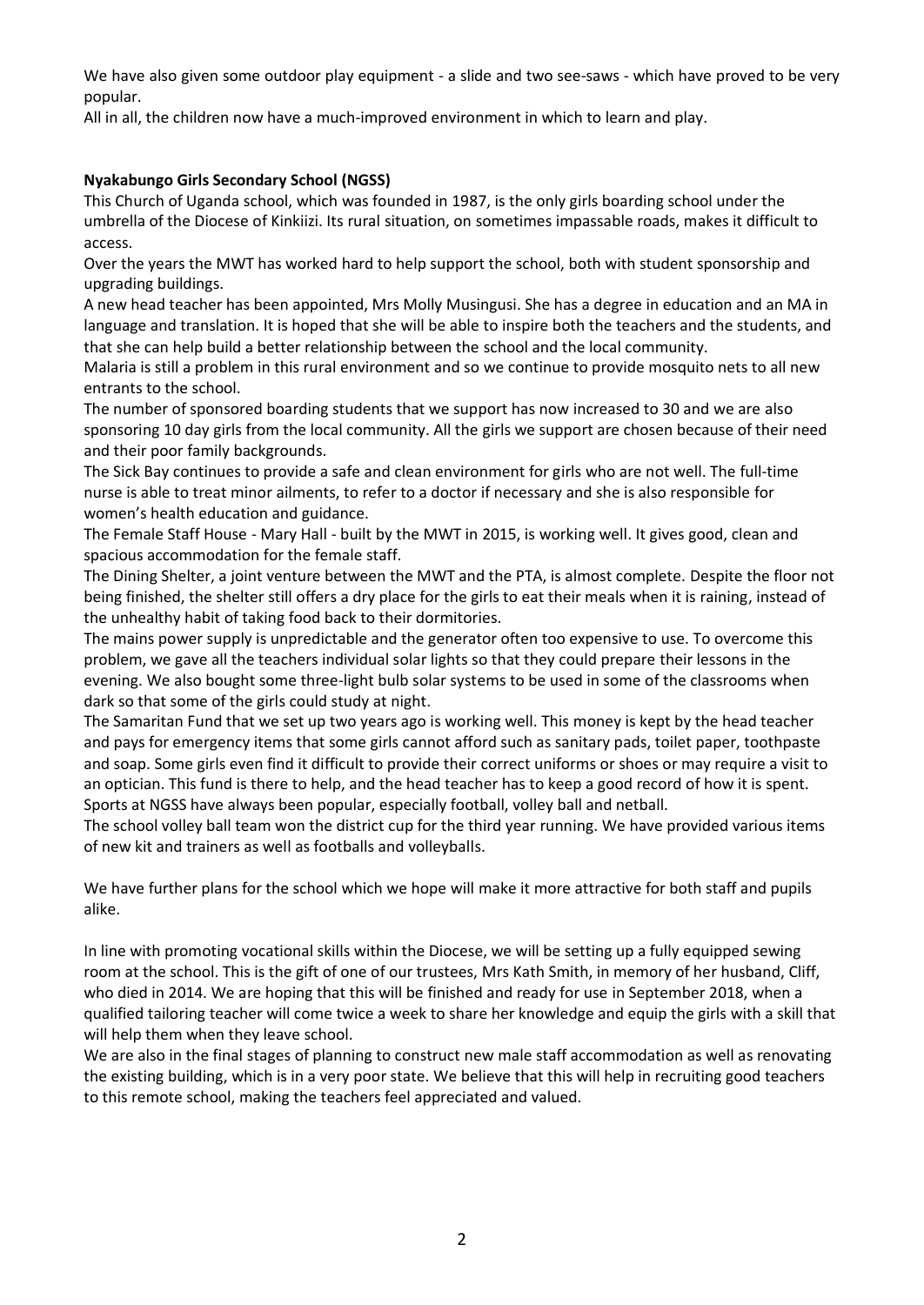## **Nyakatare Health Centre (NHC)**

Situated in Kanungu Town, NHC provides good quality medical care to the local community. Thanks partially to the financial support from Medical Missionary News, we have provided a new latrine and washing area for the patients as well as connecting running water to the laboratory.

The Dental Unit has a new dentist, Peter Muhenda. He qualified recently from Mulago Hospital and as well as treating patients at the clinic, he is trying hard to educate people about oral health through community outreach programmes.

We have been able to provide a small number of toothbrushes and other dental education items which helps with incentivising the patients.

We gave out a number of donated baby clothes to new mothers when taking part in one of these outreaches.

## **Past Students**

We are very proud of our MWT sponsored girls who have managed to go on to various forms of Further Education.

One student is part way through her post graduate Chartered Professional accountancy training; two girls are about to complete their degrees; one girl is half way through her degree in Public Administration; one girl is training to be a midwife; two more girls plan to join Bishop Barham University; one girl is studying for a diploma; one girl is doing a vocational course in electrical installation; another in agriculture. The vocational courses often provide an easier route to employment.

### **Newsletters and raising awareness**

We have distributed two newsletters this year- one in June and one in December.

Article in St Bartholomew's Parish Magazine.

We have changed our website provider, and aim to keep this updated as often as possible..

Our Facebook page is a good way to keep some people informed about the activities of the charity.

### **Financial Review**

#### **Overview of the year.**

Over this last year we have received over £32,000 from various sources, for which we are extremely grateful. The principal sources of funds are detailed below, however over £18,000 of this is directly from personal donations, with a further £3090 being received back via claiming Gift Aid. We are delighted that we have a broad base of donors, and that they remain confident in our handling of the money entrusted to us and want to partner with us in making a difference to the lives of girls and boys and young women studying in South West Uganda.

#### **Principal sources of funds**

These include, though not exclusively: Linden Trust Donation - £3000 Private Donation towards Further education costs - £1392 Private donation towards school fees - £1116 Private Single Donation towards the running of the Trust - £1000 Church in Marcham, Oxfordshire - £625

Alderley Edge Inner Wheel towards Samaritan Fund - £500 Regular monthly giving from individuals for general funds Regular monthly donations supporting the children's food at Ruth Memorial Nursery School – annual total of **£**2,893

Private sponsorship for 20 girls at NGSS.

Private sponsorship for a number of ex-NGSS students for further studies

Gift Aid receipts – A total of £3090 has been received in this financial year.